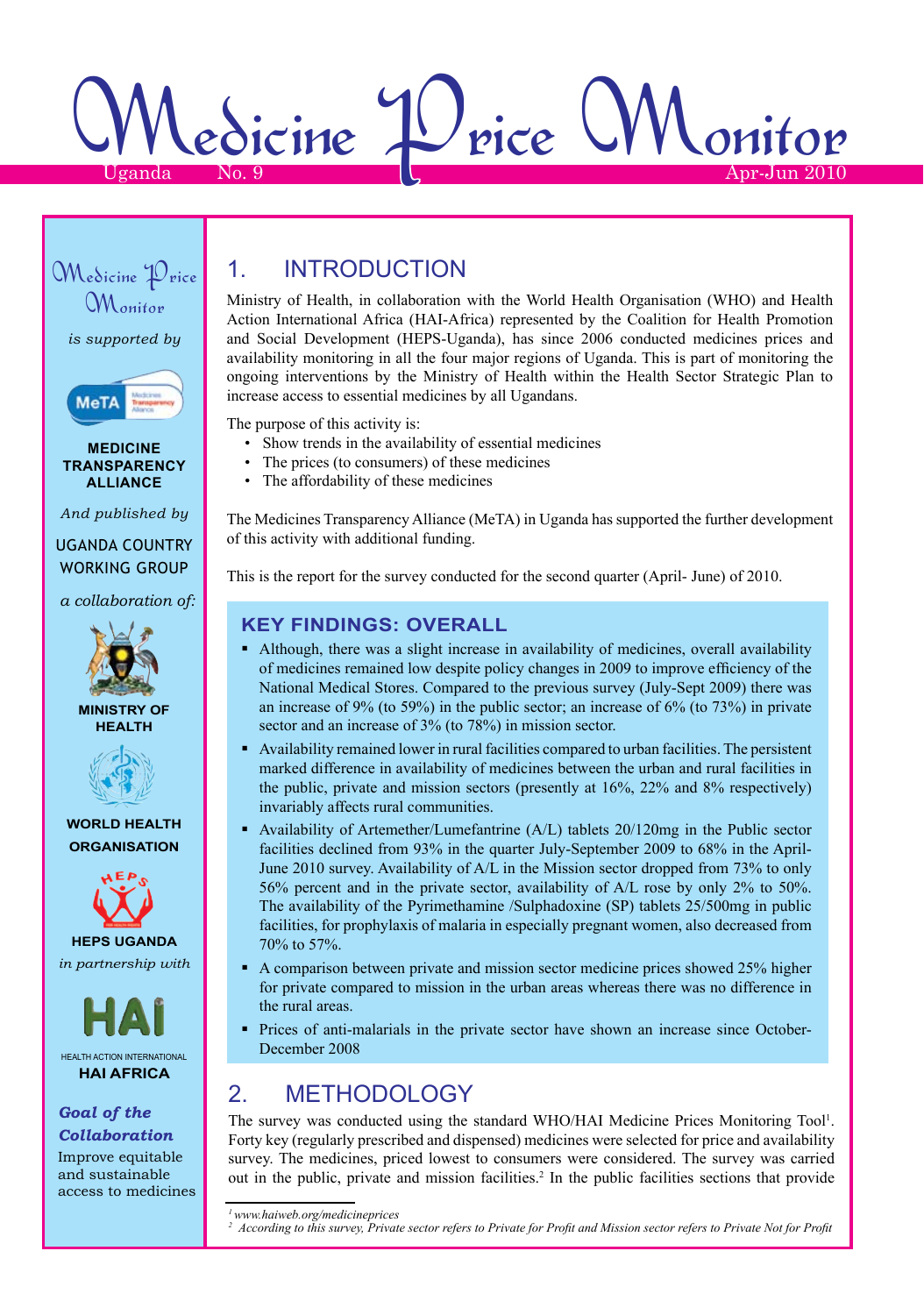medicines free of charge to patients were chosen and in mission facilities the survey was only carried out in facilities where medicine prices could be disaggregated (i.e where there were set prices for medicines). The data was collected from randomly sampled 93 facilities as shown in Table 1.

|  | Table 1: Distribution of facilities that were surveyed |  |  |  |
|--|--------------------------------------------------------|--|--|--|
|--|--------------------------------------------------------|--|--|--|

|               | Northern       | Eastern | Western | Central |    | Total |
|---------------|----------------|---------|---------|---------|----|-------|
| Public rural  |                | 4       |         |         | 15 | 28    |
| Public urban  |                |         |         |         | 13 |       |
|               |                |         |         |         |    |       |
| Private rural | $\overline{4}$ |         |         |         | 13 | 32    |
| Private urban | ◡              | 4       |         |         | 19 |       |
|               |                |         |         |         |    |       |
| Mission rural | 2              |         |         |         | 06 | 18    |
| Mission urban |                |         |         |         | 12 |       |

# 3. RESULTS AND DISCUSSION

## **a) Key findings: Availability**

| <b>Sector</b>  |                | No. of facilities | <b>Median availability</b> |
|----------------|----------------|-------------------|----------------------------|
|                | Overall        | 28                | 59%                        |
| <b>Public</b>  | Urban          | 13                | 69%                        |
|                | Rural          | 15                | 53%                        |
|                |                |                   |                            |
|                | <b>Overall</b> | 32                | 73%                        |
| <b>Private</b> | Urban          | 19                | 84%                        |
|                | Rural          | 13                | 62%                        |
|                |                |                   |                            |
|                | <b>Overall</b> | 18                | 78%                        |
| <b>Mission</b> | Urban          | 12                | 83%                        |
|                | Rural          | 06                | 75%                        |

**Table 2: Overall availability of medicines in the surveyed facilities**

Overall, availability of the surveyed medicines was highest in the Mission sector at 78% followed by the Private sector at 73% and lowest in the Public sector at 59 %.





This survey has shown a marked difference in availability of medicines between the urban and rural facilities in the public, private and mission sectors (at 16%, 22% and 8% respectively) as the trend has been from previous studies, invariably affecting rural communities. Generally, availability in public facilities of 53-69% was not good.

**MOH should do more to increase availability of essential medicines in the Public facilities but also continue to explore Public-Private Partnerships to increase availability of essential medicines**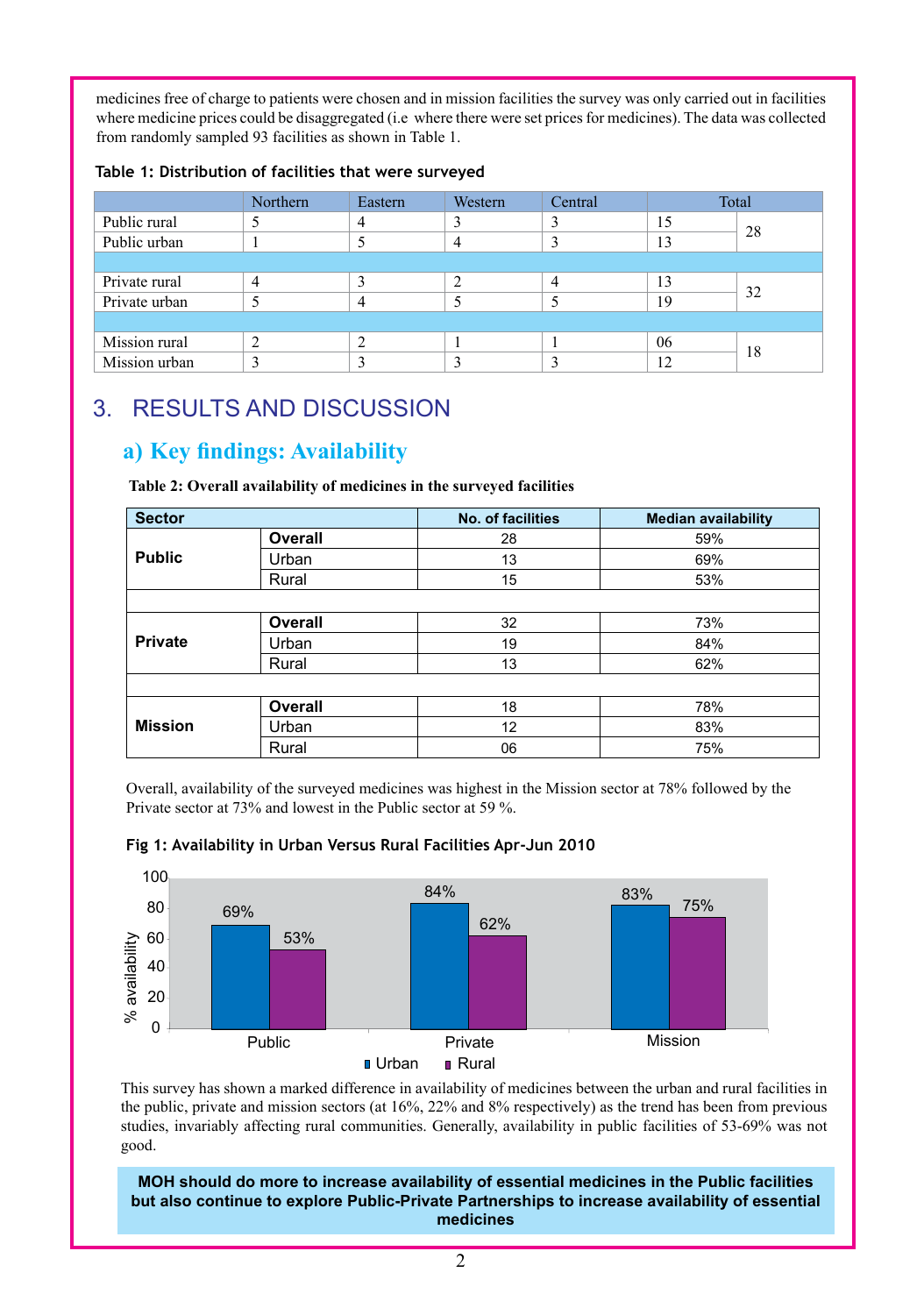#### **Table 3: Availability of 40 essential medicines across sectors April-June 2010**

| <b>MEDICINE</b>                              | <b>PUBLIC SECTOR</b><br><b>Availability %</b> | <b>PRIVATE SECTOR</b><br><b>Availability</b><br>$\frac{0}{2}$ | <b>MISSION SECTOR</b><br><b>Availability %</b> |
|----------------------------------------------|-----------------------------------------------|---------------------------------------------------------------|------------------------------------------------|
| Aciclor tab 200mg                            | 64%                                           | 66%                                                           | 72%                                            |
| Albendazole tab 200mg                        | 82%                                           | 72%                                                           | 50%                                            |
| Amitriptyline tab 25mg                       | 82%                                           | 81%                                                           | 78%                                            |
| Amoxicillin cap/tab 250mg                    | 71%                                           | 84%                                                           | 94%                                            |
| Amoxicillin susp 250mg/5ml                   | 25%                                           | 38%                                                           | 17%                                            |
| Artemether/Lumefantrine tab 20/120mg         | 68%                                           | 50%                                                           | 56%                                            |
| Bendrofluazide tab 5mg                       | 36%                                           | 53%                                                           | 67%                                            |
| Betamethasone cream/ointment 1%w/v           | 21%                                           | 72%                                                           | 50%                                            |
| Carbamazepine tab 200mg                      | 75%                                           | 56%                                                           | 89%                                            |
| Ceftriaxone 1g pwder for inj'n               | 46%                                           | 66%                                                           | 78%                                            |
| Cimetidine tab 400mg                         | 21%                                           | 75%                                                           | 50%                                            |
| Ciprofloxacin tab 500mg                      | 71%                                           | 91%                                                           | 100%                                           |
| Co-trimoxazole susp 8/40 mg/ml               | 18%                                           | 84%                                                           | 67%                                            |
| Co-trimoxazole tab 400+80 mg                 | 93%                                           | 91%                                                           | 100%                                           |
| Dextrose 5% inj                              | 82%                                           | 75%                                                           | 94%                                            |
| Diazepam tab 5mg                             | 36%                                           | 84%                                                           | 100%                                           |
| Diclofenac tab 50mg                          | 46%                                           | 97%                                                           | 89%                                            |
| Doxycycline cap/tab 100mg                    | 71%                                           | 81%                                                           | 100%                                           |
| Erythromycin tab 250mg                       | 61%                                           | 72%                                                           | 89%                                            |
| Fluconazole tab /cap 200mg                   | 61%                                           | 50%                                                           | 61%                                            |
| Furosemide tab 40mg                          | 36%                                           | 69%                                                           | 78%                                            |
| Gentamycin inj 80mg/ml                       | 79%                                           | 78%                                                           | 100%                                           |
| Glibenclamide tab 5mg                        | 68%                                           | 72%                                                           | 78%                                            |
| Mebendazole tab 100mg                        | 46%                                           | 91%                                                           | 78%                                            |
| Metformin tab 500mg                          | 25%                                           | 63%                                                           | 72%                                            |
| Methyergometrine inj 200ug/ml                | 57%                                           | 38%                                                           | 67%                                            |
| Metronidazole susp 200mg/5ml                 | 18%                                           | 81%                                                           | 61%                                            |
| Metronidazole tab 200mg                      | 75%                                           | 94%                                                           | 100%                                           |
| Nifedipine retard tab 20mg                   | 36%                                           | 66%                                                           | 89%                                            |
| Nystatin pessaries 100000iu                  | 21%                                           | 72%                                                           | 67%                                            |
| Omeprazole cap 20mg                          | 32%                                           | 97%                                                           | 83%                                            |
| Oral Rehydration Salt (ORS)                  | 82%                                           | 88%                                                           | 100%                                           |
| Paracetamol tab 500mg                        | 75%                                           | 97%                                                           | 100%                                           |
| Phenytoin tab 100mg                          | 75%                                           | 44%                                                           | 67%                                            |
| Prednisolone tab 500mg                       | 54%                                           | 91%                                                           | 89%                                            |
| Pyrimethamine /sulfadoxide (SP) tab 25/500mg | 57%                                           | 63%                                                           | 72%                                            |
| Propranolol tab 40mg                         | 7%                                            | 13%                                                           | 28%                                            |
| Quinine inj 300mg/5ml                        | 93%                                           | 78%                                                           | 89%                                            |
| Salbutamol inhaler 0.1mg(100mcg)/dose        | 25%                                           | 47%                                                           | 39%                                            |
| Tetracycline eye ointment 1%                 | 71%                                           | 84%                                                           | 100%                                           |

In the private sector, nine medicines were available in more than 75% of facilities in April-June 2010 compared to six in July-September 2009. Also the number of medicines in less than 50% of facilities reduced from 17 to 14. This implies that there was an increase in availability of medicines in the private sector. *More information on Annex 1*.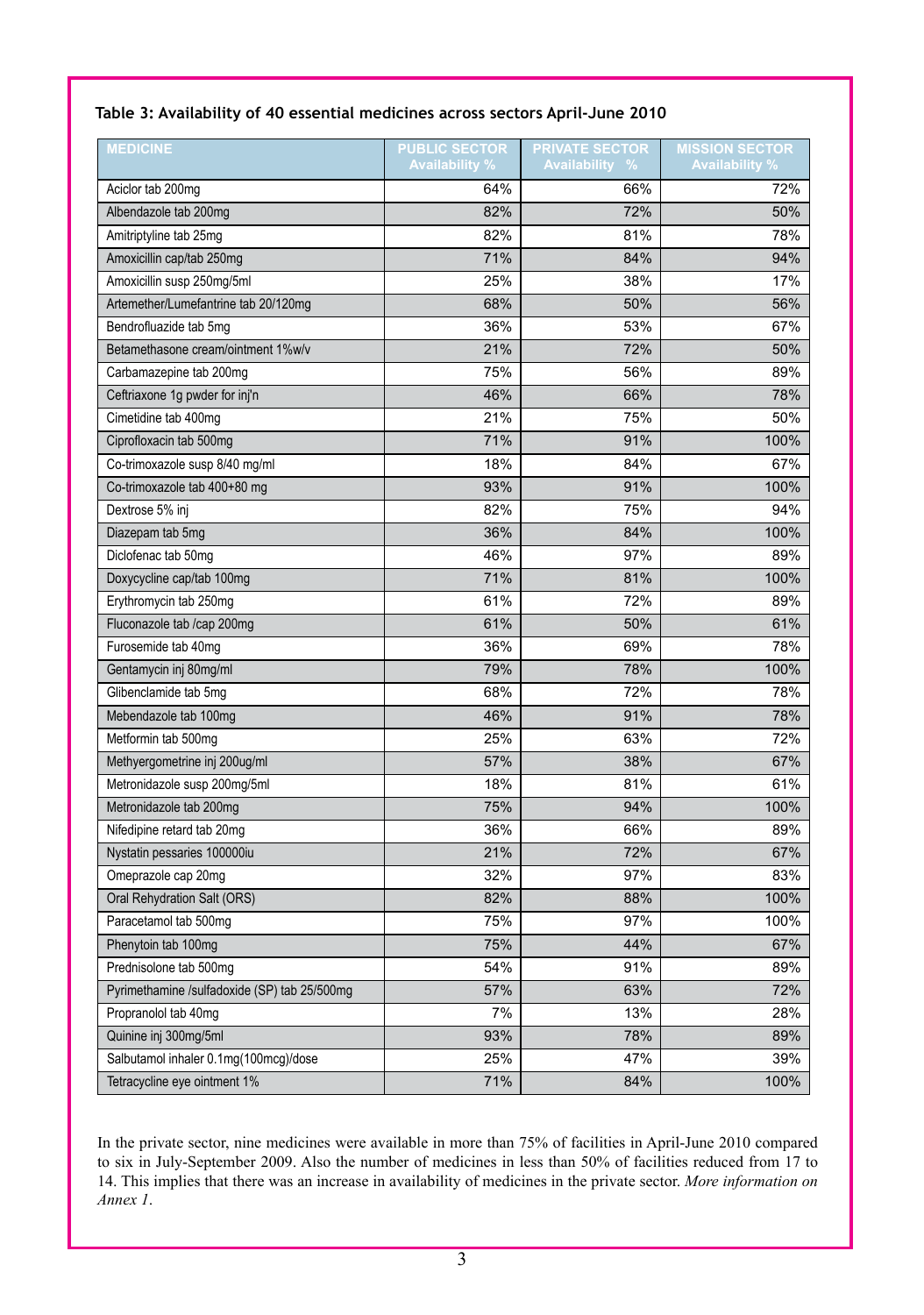Availability of Artemether/Lumefantrine (A/L) tablets 20/120mg in the Public sector facilities declined from 93% in the quarter July-September 2009 to 68% in the April-June 2010 survey. Availability of A/L in the Mission sector dropped from 73% to only 56% in this survey. This may be due to the decision by National Medical Stores (NMS) to reverse the policy of giving 20% of the MoH procured A/L to the Mission sector through Joint Medical Stores (JMS). In the private sector, availability of A/L rose by only 2% to 50%. The availability of the Pyrimethamine / Sulphadoxine (SP) tablets 25/500mg in public facilities, for prophylaxis of malaria in especially pregnant women, also decreased from 70% to 57%. The decreased availability of antimalarials is putting the population at the risk of the county's number one killer, malaria.

Availability of medicines for non-communicable diseases has continued to be a challenge in the public sector. Anti-diabetic medicines Glibenclamide 5mg tab and Metformin tab 500mg was respectively 68% and 25% while medicines for hypertension, Nifedipine and Propranolol were available in only 36% and 7% of Public sector facilities, respectively.

Paediatric formulations were poorly stocked in public sector: Amoxicillin Suspension 250mg/5ml at 25%; Cotrimoxazole suspension 8/40 mg/ml at18%, and Metronidazole suspension at 18%. The low availability of child friendly medicines for leading killers such as malaria and pneumonia has negative consequences for quality of care for children.

**Ministry of Health should retrace its strides made in the fight against malaria by ensuring continuous availability of anti-malarials. A focus should also be put on stocking of paediatric formulations and medicines for non-communicable diseases**

## **b) Key findings: Trends in availability**



**Fig 2: Overall availability of 40 key medicines across sectors 2006-2010**

Although availability of medicines has continued to be lowest in the public sector, the latest survey (April – June 2010) showed an increase of 9% from the survey conducted in July-September 2009. Medicine availability in mission facilities increased from 75% in the quarter July-September 2009 to 78% in April-June 2010. In the private sector, availability of essential medicines increased slightly from 67% (in July-Sept 2009) to 73% (in April- June 2010), although the disparity between urban and rural facilities remained large (at 22%) as depicted in Fig.2. Although the trend shows increases, these are very modest.

**The challenge of availability of essential medicines has still remained a major problem especially in the public sector despite efforts to improve the capacity and efficiency of the National Medical Stores. MoH should increase efforts to build capacity of lower public health facilities to reduce stock -outs**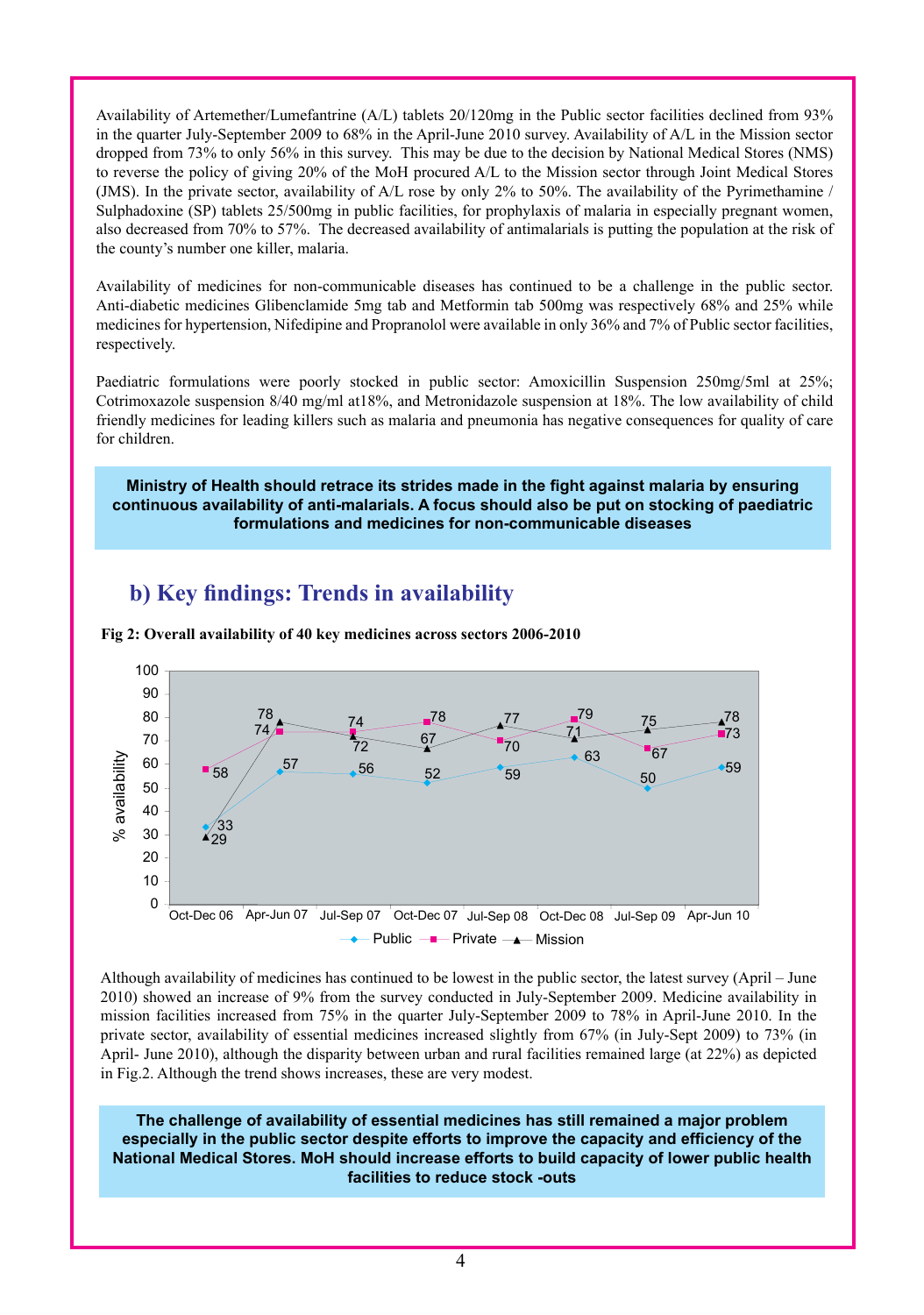

**Fig 3: Overall availability of 40 key medicines across Urban and Rural facilities in Public sector 2006-2010**

Availability of medicines has remained consistently higher in public urban facilities compared to rural facilities where the most poor and vulnerable seek care.





In the public sector, the availability of Artemether /Lumefantrine, the first line Antimalarial has seen a sharp decline of 25% between July-Sept 2009 and April –June 2010. Availability of the second line treatment for malaria of Quinine injection has continued to rise since October- December 2007 and April- June 2010 (by 29%). However, availability of Pyrimethamine/ Sulphadoxine used for prophylaxis in especially pregnant mothers has reduced by 43% since 2006.

### **Availability of antimalarials should be re-emphasized by Ministry of Health to maintain adequate management of malaria**



**Fig 5: Trend in availability of 5 key medicines for chronic diseases 2006-2010 in public sector**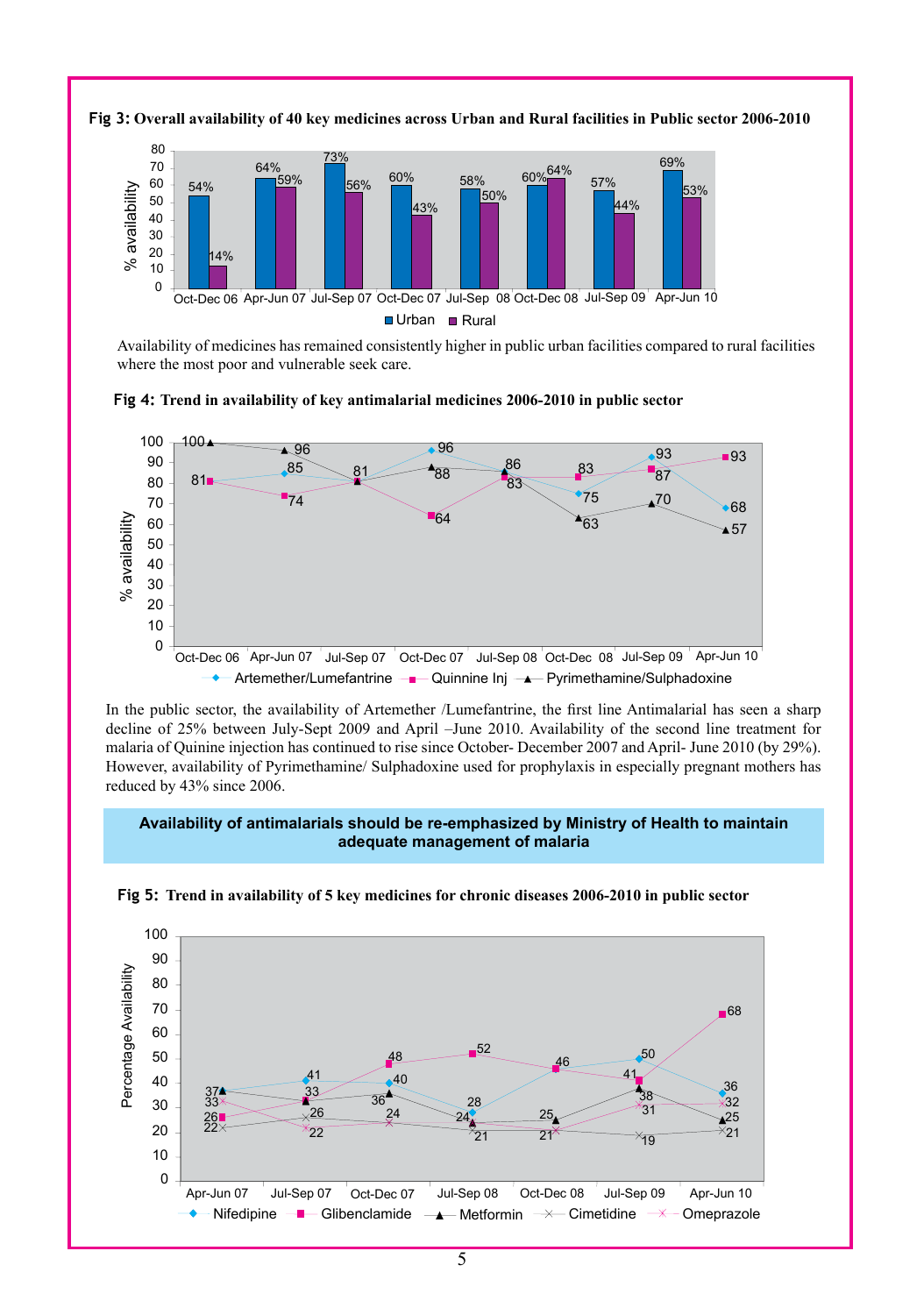Management of non-communicable diseases still remains a big challenge, although availability of antidiabetic Glibenclamide rose by 17% to 68%, medicines for hypertension (Nifedipine), diabetes (Metformin) and ulcers (Cimetidine and Omeprazole) remain very poorly stocked.



**Fig 6: Trend in availability of 4 key paediatric medicines 2006-2010 in public sector**

Paediatric formulations were poorly stocked in public sector: Amoxicillin Suspension 250mg/5ml remained at 25% from previous survey (July-September 2009); Cotrimoxazole suspension 8/40 mg/ml reduced by 13 percent to 18%; Metronidazole suspension increased by 2% to 18%. However, ORS availability rose from 75% to 82% showing better management of diarrhoea in children.

#### **Ministry of Health should prioritize stocking of pediatric formulations to improve management of diseases in infants and children**

### **c) Key findings: Medicine prices**

|  |  | Table 4: Comparison of medicine median price ratios between and within private and mission sectors |  |  |
|--|--|----------------------------------------------------------------------------------------------------|--|--|
|--|--|----------------------------------------------------------------------------------------------------|--|--|

|                               | PrivUrb/PrivRural | MisUrb/MisRural | PrivUrb/MisUrb | <b>PrivRural/MisRural</b> |
|-------------------------------|-------------------|-----------------|----------------|---------------------------|
| No.of times more<br>expensive | 1.00              | 0.95            | 1.25           | 1.00                      |
| No. of Pairs<br>Compared      | 24                | 34              | 27             | 30                        |

Similar to previous survey, prices charged to consumers for medicines in Private facilities were comparable across urban and rural facilities (ratio 1:1). In the Mission sector, medicines in the urban and rural facilities were also almost comparable. A comparison between the Private sector and the Mission sector showed that medicines were 25% more costly in private urban facilities than mission urban but prices in the rural facilities were comparable.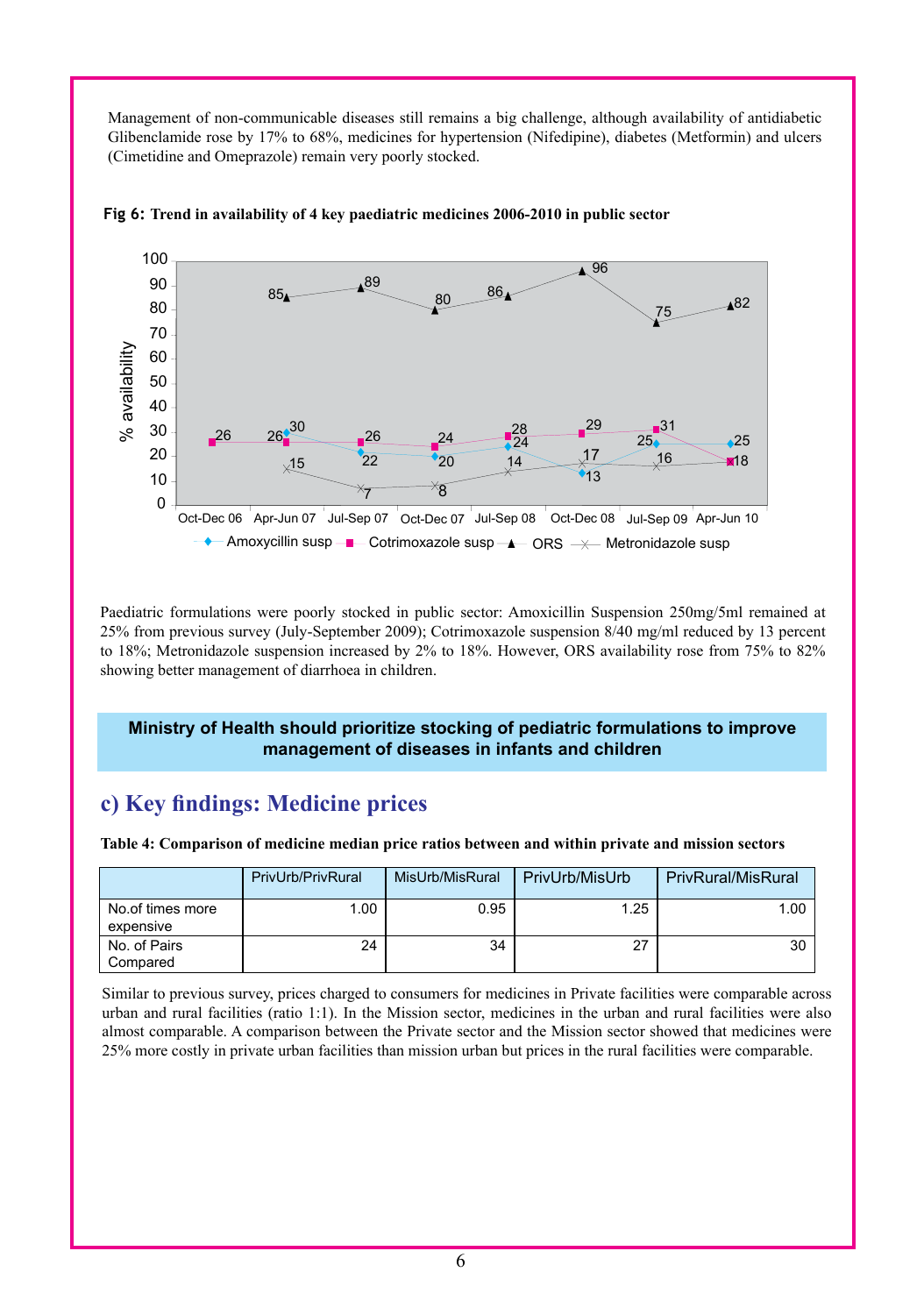#### **Fig 7: Median prices of pediatric formulations in private and mission facilities**



Median price of ORS sachet was 50 percent higher in private sector than mission sector. Amoxicillin suspension (used for acute respiratory tract infection) was comparable in private and mission sectors; Cotrimoxazole suspension was UShs. 85 higher in the Mission sector than private but Metronidazole suspension cost higher in the private sector by UShs.333.

### **Discussion: Medicine prices**

**Table 5:** Median consumer prices per unit of selected medicines in Private and Mission facilities

| <b>MEDICINE</b>                              | <b>PRIVATE SECTOR</b> | <b>MSSION SECTOR</b> |  |  |  |  |
|----------------------------------------------|-----------------------|----------------------|--|--|--|--|
| Albendazole tab 200mg                        | 500.00                | 200.00               |  |  |  |  |
| Amitriptyline tab 25mg                       | 100.00                | 50.00                |  |  |  |  |
| Artemether/Lumefantrine tab 20/120mg         | 354.17                | 204.17               |  |  |  |  |
| Ceftriaxone 1g powder for inj'n              | 3000.00               | 3500.00              |  |  |  |  |
| Ciprofloxacin tab 500mg                      | 250.00                | 175.00               |  |  |  |  |
| Co-trimoxazole susp 8/40 mg/ml               | 31.65                 | 20.00                |  |  |  |  |
| Fluconazole tab /cap 200mg                   | 1000.00               | 475.00               |  |  |  |  |
| Metformin tab 500mg                          | 200.00                | 100.00               |  |  |  |  |
| Methyergometrine inj 200ug/ml                | 1000.00               | 500.00               |  |  |  |  |
| Nifedipine retard tab 20mg                   | 100.00                | 100.00               |  |  |  |  |
| Nystatin pessaries 100000iu                  | 200.00                | 125.00               |  |  |  |  |
| Omeprazole cap 20mg                          | 200.00                | 200.00               |  |  |  |  |
| Oral Rehydration Salt (ORS)                  | 300.00                | 200.00               |  |  |  |  |
| Pyrimethamine /sulfadoxine (SP) tab 25/500mg | 500.00                | 300.00               |  |  |  |  |
| Quinine inj 300mg/5ml                        | 800.00                | 950.00               |  |  |  |  |

Marked price differences of more than 50% between prices in the private and mission sector were noted for Albendazole tab, Artemether/Lumefantrine tab, Fluconazole tab /cap, Metformin tab 500mg, Methyergometrine inj, Oral Rehydration Salt. *More information on Annex 3.*

### In order to increase access to medicines, the Ministry of Health should devise a mechanism to control prices of medicines especially in the private sector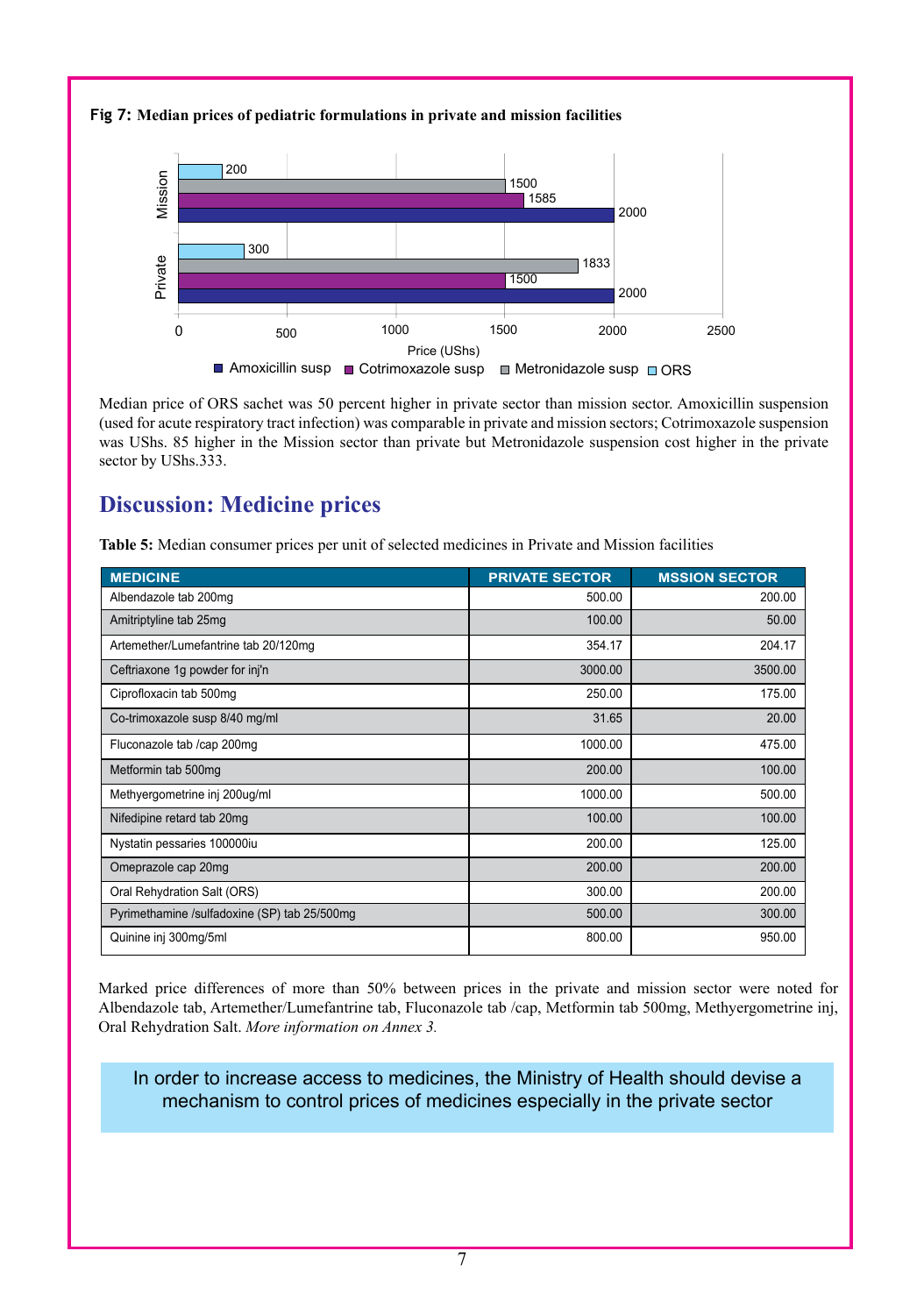### **d) Key findings: Price trends**

**Fig 8: Price trends of key antimalarial medicines in the private sector 2006-2010**



Prices of all anti-malarials in the private sector have shown an increase since Oct-Dec 2008. In this survey, the price of a tablet of Pyrimethamine /sulfadoxine (SP) rose by Ushs. 170. This rise in price may negate gains in access to medicines made by introduction of especially generic versions of A/L which saw drastic fall in prices in 2007.

#### **Increase of prices for all antimalarials in the private sector could be closely related to increased stock-outs in the public sector**

### **e) Key findings: Affordability**

Affordability is calculated as the number of days the lowest paid government worker would have to work to pay for one treatment course of an acute condition or one month's treatment of a chronic condition. Treatments less than or equal to one day's wages are considered affordable. The daily wage of the lowest paid government worker is at UShs 3,000 (1.714 US\$) as per the 2006/07 Government of Uganda salary structure.

Treatments costing more than a day's wages included medicines for: acute conditions like malaria and respiratory infections; and for chronic conditions like diabetes, hypertension and ulcers. *See Annex 2.*



**Fig 9: Affordability of treatment for diabetes, hypertension and pediatric acute respiratory tract infection**

An illustrative example above is of a family having a diabetic father on Glibenclamide 5mg, a hypertensive mother on Nifedipine 20mg and a child with an acute respiratory tract infection on Amoxicillin 125mg/5ml suspension. For this family, it would require close to 3.7 days wages (up from 3.2 days in July-Sept 2009) for treatment in the private and 2.7 days' wages (up from 2.2) in mission sector. Using this measure, the 31% of families in Uganda who live below a dollar a day would have problems affording such treatment.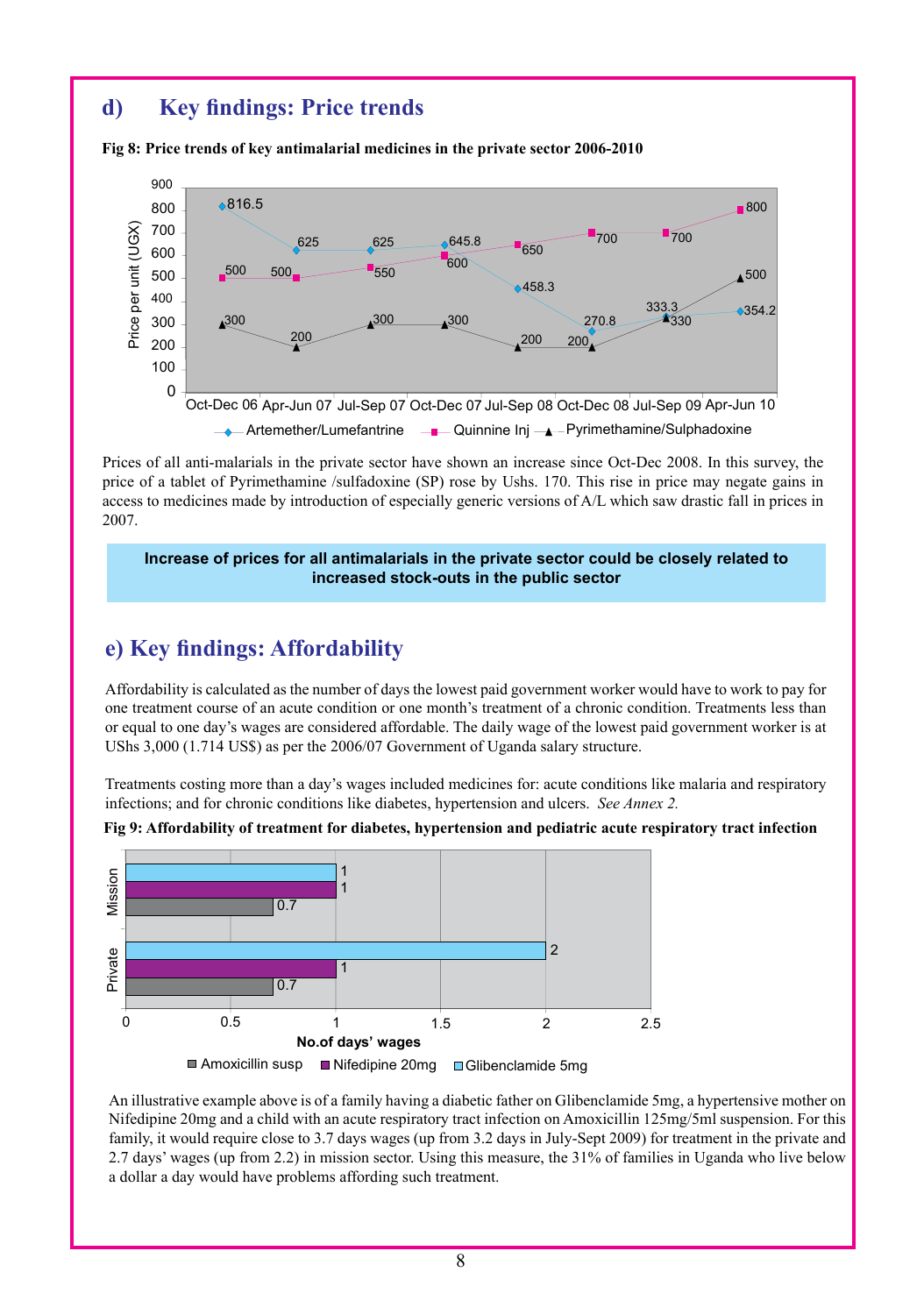# 4. Conclusion

The surveys carried out were using a selection of medicines as a proxy. They indicate that availability and prices of medicines are still a major hindrance to access to essential medicines for the general public, particularly those living in rural areas. Government needs to work with the Private and Mission sectors in partnership to address this important issue.

### Annex I: Availability of medicines in BY sector

| <b>AVAILABILITY IN THE PUBLIC SECTOR</b>   |                                   |                               |  |  |  |  |  |
|--------------------------------------------|-----------------------------------|-------------------------------|--|--|--|--|--|
| 14 medicines that were found in less than  | <b>MEDICINES</b>                  |                               |  |  |  |  |  |
| 50% of the facilities                      | Amoxacillin susp 125mg/5ml        | Metformin tab 500mg           |  |  |  |  |  |
|                                            | Betamethasone cream 1%w/v         | Metronidazole susp 200mg/5ml  |  |  |  |  |  |
|                                            | Bendrofluazide tab 5mg            | Nifedipine 20mg               |  |  |  |  |  |
|                                            | Ceftriaxone inj 1g vial           | Nystatin pessaries 100000iu   |  |  |  |  |  |
|                                            | Cimetidine tab 400mg              | Omeprazole cap 20mg           |  |  |  |  |  |
|                                            | Cotrimoxazole paed susp 8+40mg/ml | Propranolol tab 40mg          |  |  |  |  |  |
|                                            | Mebendazole 100mg                 | Salbutamol inhaler 0.1mg/dose |  |  |  |  |  |
|                                            |                                   |                               |  |  |  |  |  |
| 9 medicines that were found in over 75% of | Albendazole tab 200mg             | Oral Rehydration Salt (ORS)   |  |  |  |  |  |
| the facilities                             | Amitriptyline tab 25mg            | Paracetamol tab 500mg         |  |  |  |  |  |
|                                            | Cotrimoxazole tab 80+400mg        | Phenytoin tab 100mg           |  |  |  |  |  |
|                                            | Dextrose 5% inj 500ml             | Quinine inj 300/5ml           |  |  |  |  |  |
|                                            | Gentamycin inj.80mg/ml            |                               |  |  |  |  |  |
| <b>AVAILABILITY IN THE PRIVATE SECTOR</b>  |                                   |                               |  |  |  |  |  |
| Only 5 medicines were found in less than   | <b>MEDICINES</b>                  |                               |  |  |  |  |  |
| 50% of the facilities                      | Amoxicillin suspension 125mg/ml   | Phenytoin tab 100mg           |  |  |  |  |  |
|                                            | MethylErgometrine inj 200ug/ml    | Salbutamol inhaler 0.1mg/dose |  |  |  |  |  |
|                                            | Propranolol tab 40mg              |                               |  |  |  |  |  |
|                                            |                                   |                               |  |  |  |  |  |
| 18 medicines were found in more than       | Amitriptylline tab 25mg           | Gentamycin inj 40mg/ml        |  |  |  |  |  |
| 75% of the facilities                      | Amoxycillin cap 250mg             | Mebendazole tab 100mg         |  |  |  |  |  |
|                                            | Cimetidine 400mg                  | Metronidazole susp 200mg/5ml  |  |  |  |  |  |
|                                            | Ciprofloxacin tab 500mg           | Metronidazole tab 200mg       |  |  |  |  |  |
|                                            | Cotrimoxazole tab 400+80 mg       | Paracetamol tab 500mg         |  |  |  |  |  |
|                                            | Dextrose 5% inj                   | Prednisolone tab 5mg          |  |  |  |  |  |
|                                            | Diazepam tab 5mg                  | Quinine inj 300mg/ml          |  |  |  |  |  |
|                                            | Diclofenac tab 50mg               | Tetracycline eye ointment 1%  |  |  |  |  |  |
|                                            | Doxycycline cap 100mg             |                               |  |  |  |  |  |
| <b>AVAILABILITY IN THE MISSION SECTOR</b>  |                                   |                               |  |  |  |  |  |
| 3 medicines were found in less than 50% of | <b>MEDICINES</b>                  |                               |  |  |  |  |  |
| the facilities                             | Amoxicillin suspension 125mg/ml   | Salbutamol inhaler 0.1mg/dose |  |  |  |  |  |
|                                            | Propranolol tab 40mg              |                               |  |  |  |  |  |
|                                            |                                   |                               |  |  |  |  |  |
| 23 medicines were found in over 75% of     | Amitriptylline 25mg               | Furosemide tab 40mg           |  |  |  |  |  |
| the facilities                             | Amoxicillin tab 250mg             | Gentamycin inj 40mg/ml        |  |  |  |  |  |
|                                            | Carbamazepine tab 200mg           | Glibenclamide tab 5mg         |  |  |  |  |  |
|                                            | Ceftriaxone 1g inj                | Mebendazole tab 100mg         |  |  |  |  |  |
|                                            | Ciprofloxacin tab 200mg           | Metronidazole tab 200mg       |  |  |  |  |  |
|                                            | Co-trimozole tab 400+80mg         | Nifedipine 20mg               |  |  |  |  |  |
|                                            | Dextrose inj 5% 500ml             | Omeprazole 20mg               |  |  |  |  |  |
|                                            | Diazepam tab 5mg                  | Oral Rehydration salt (ORS)   |  |  |  |  |  |
|                                            | Diclofenac 50mg                   | Paracetamol tab 500mg         |  |  |  |  |  |
|                                            | Doxycycline cap/tab 100mg         | Prednisolone tab 5mg          |  |  |  |  |  |
|                                            | Erythromycin tab 250mg            | Quinine inj 300mg/ml          |  |  |  |  |  |
|                                            |                                   | Tetracycline eye ointment 1%  |  |  |  |  |  |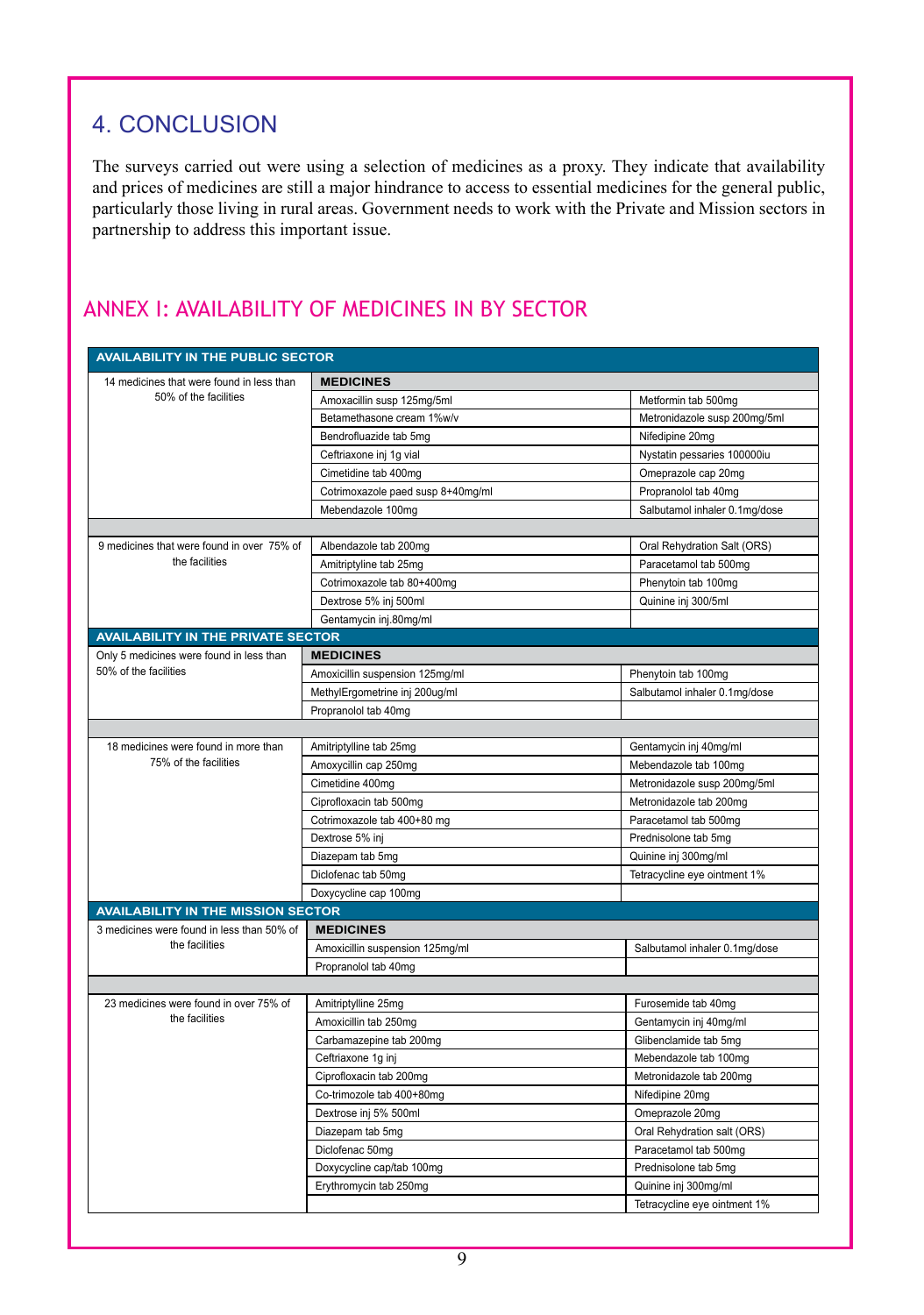|                                          |                | Days' Wages                            |                    | 21           |                 | Days' Wages                            |                 | $\overline{1}$ .0 |                | Days' Wages                            |                         | $\frac{6}{1}$ |                     | Days' Wages                            |                         | $\frac{0}{1}$     |                       | Days' Wages                            |                  | 1.5          |                             | Days' Wages                            |                | $0.\overline{8}$ |                                  |
|------------------------------------------|----------------|----------------------------------------|--------------------|--------------|-----------------|----------------------------------------|-----------------|-------------------|----------------|----------------------------------------|-------------------------|---------------|---------------------|----------------------------------------|-------------------------|-------------------|-----------------------|----------------------------------------|------------------|--------------|-----------------------------|----------------------------------------|----------------|------------------|----------------------------------|
|                                          | <b>NGO</b>     | <b>Treatment Price</b><br>Median       |                    | 6300.00      | NGO             | <b>Treatment Price</b><br>Median       |                 | 3000.00           | <b>NGO</b>     | <b>Treatment Price</b><br>Median       |                         | 4900.00       | NGO                 | <b>Treatment Price</b><br>Median       |                         | 3000.00           | <b>NGO</b>            | <b>Treatment Price</b><br>Median       |                  | 4500.00      | <b>NGO</b>                  | <b>Treatment Price</b><br>Median       |                | 2450.00          | <b>NGO</b>                       |
|                                          |                | Days' Wages                            |                    | 2.8          |                 | Days' Wages                            |                 | 2.0               |                | Days' Wages                            |                         | 2.8           |                     | Days' Wages                            |                         | $\overline{1}$ .0 |                       | Days' Wages                            |                  | 3.0          |                             | Days' Wages                            |                | 1.2              |                                  |
|                                          | Private Sector | <b>Treatment Price</b><br>Median       |                    | 8500.00      | Private Sector  | <b>Treatment Price</b><br>Median       |                 | 6000.00           | Private Sector | <b>Treatment Price</b><br>Median       |                         | 8500.00       | Private Sector      | <b>Treatment Price</b><br>Median       |                         | 3000.00           | <b>Private Sector</b> | <b>Treatment Price</b><br>Median       |                  | 9000.00      | Private Sector              | <b>Treatment Price</b><br>Median       |                | 3500.00          | Private Sector                   |
|                                          |                | Product Type                           | <b>Brand</b>       | Lowest Price |                 | Product Type                           | <b>Brand</b>    | Lowest Price      |                | Product Type                           | <b>Brand</b>            | Lowest Price  |                     | Product Type                           | <b>Brand</b>            | Lowest Price      |                       | Product Type                           | <b>Brand</b>     | Lowest Price |                             | Product Type                           | <b>Brand</b>   | Lowest Price     |                                  |
| OF LOWEST GOVERNMENT WORKER IS USHS 3000 |                | Total # of Units<br>per Treatment      | 200                |              |                 | Total # of Units<br>per Treatment      | 8               |                   |                | Total # of Units<br>per Treatment      | $\overline{24}$         |               |                     | Total # of Units<br>per Treatment      | $\overline{\mathrm{S}}$ |                   |                       | Total # of Units<br>per Treatment      | 90               |              |                             | Total # of Units<br>per Treatment      | $\overline{4}$ |                  |                                  |
|                                          |                | <b>Treatment Duration</b><br>(in Days) | as needed          |              |                 | <b>Treatment Duration</b><br>(in Days) | $\infty$        |                   |                | <b>Treatment Duration</b><br>(in Days) | S                       |               |                     | <b>Treatment Duration</b><br>(in Days) | $\boldsymbol{S}$        |                   |                       | <b>Treatment Duration</b><br>(in Days) | $\boldsymbol{S}$ |              |                             | <b>Treatment Duration</b><br>(in Days) | Ľ              |                  |                                  |
|                                          |                | Dosage Form                            | dose               |              |                 | Dosage Form                            | cap/tab         |                   |                | Dosage Form                            | cap/tab                 |               |                     | Dosage Form                            | det                     |                   |                       | Dosage Form                            | cap/tab          |              |                             | Dosage Form                            | cap/tab        |                  |                                  |
|                                          |                | Medicine Strength                      | 100 mcg/dose       |              |                 | Medicine Strength                      | 5 <sub>mg</sub> |                   |                | Medicine Strength                      | $20 + 120$ mg           |               |                     | Medicine Strength                      | 20 mg                   |                   |                       | Medicine Strength                      | 25 mg            |              |                             | Medicine Strength                      | 500 mg         |                  |                                  |
| ANNEX II: AFFORDABILITY: DAILY WAGE      | <b>ASTHMA</b>  | Select Medicine Name                   | Salbutamol inhaler |              | <b>DIABETES</b> | Select Medicine Name                   | Glibenclamide   |                   | ADULT MALARIA  | Select Medicine Name                   | Artemether+lumefantrine |               | <b>HYPERTENSION</b> | Select Medicine Name                   | Nifedipine              |                   | <b>DEPRESSION</b>     | Select Medicine Name                   | Amitriptyline    |              | ADULT RESPIRATORY INFECTION | Select Medicine Name                   | Ciprofloxacin  |                  | PAEDIATRIC RESPIRATORY INFECTION |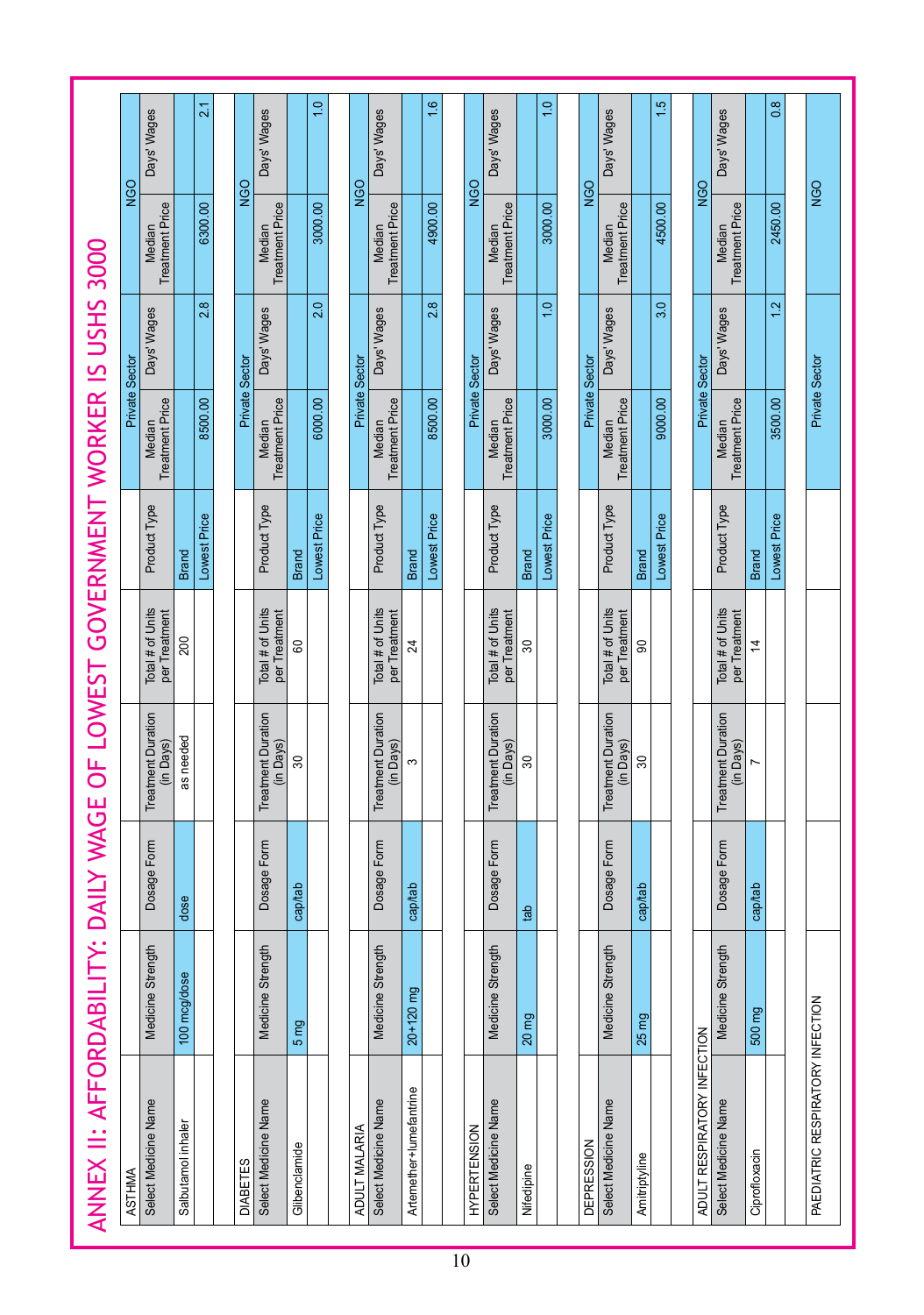| Days' Wages                            |                           | 0.5            |                             | Days' Wages                            |              | H            |                                       | Days' Wages                            |                       | 12            |                | Days' Wages                            |                 | $\overline{C}$ |                | Days' Wages                            |                          | $\frac{0}{1}$ |                   | Days' Wages                            |               | $\overline{a}$ |                | Days' Wages                            |              | 2.0          |
|----------------------------------------|---------------------------|----------------|-----------------------------|----------------------------------------|--------------|--------------|---------------------------------------|----------------------------------------|-----------------------|---------------|----------------|----------------------------------------|-----------------|----------------|----------------|----------------------------------------|--------------------------|---------------|-------------------|----------------------------------------|---------------|----------------|----------------|----------------------------------------|--------------|--------------|
| <b>Treatment Price</b><br>Median       |                           | 1400.00        | <b>NGO</b>                  | <b>Treatment Price</b><br>Median       |              | 3360.00      | <b>NGO</b>                            | <b>Treatment Price</b><br>Median       |                       | 3500.00       | <b>DEN</b>     | <b>Treatment Price</b><br>Median       |                 | 280.00         | <b>NGO</b>     | <b>Treatment Price</b><br>Median       |                          | 3000.00       | <b>NGO</b>        | <b>Treatment Price</b><br>Median       |               | 405.00         | <b>NGO</b>     | <b>Treatment Price</b><br>Median       |              | 6000.00      |
| Days' Wages                            |                           | $\overline{0}$ |                             | Days' Wages                            |              | 1.4          |                                       | Days' Wages                            |                       | $\frac{0}{1}$ |                | Days' Wages                            |                 | $\overline{0}$ |                | Days' Wages                            |                          | $\frac{0}{1}$ |                   | Days' Wages                            |               | $\overline{0}$ |                | Days' Wages                            |              | 2.0          |
| <b>Treatment Price</b><br>Median       |                           | 2215.00        | Private Sector              | <b>Treatment Price</b><br>Median       |              | 4200.00      | Private Sector                        | <b>Treatment Price</b><br>Median       |                       | 3000.00       | Private Sector | <b>Treatment Price</b><br>Median       |                 | 350.00         | Private Sector | <b>Treatment Price</b><br>Median       |                          | 3000.00       | Private Sector    | <b>Treatment Price</b><br>Median       |               | 360.00         | Private Sector | <b>Treatment Price</b><br>Median       |              | 6000.00      |
| Product Type                           | <b>Brand</b>              | Lowest Price   |                             | Product Type                           | <b>Brand</b> | Lowest Price |                                       | Product Type                           | <b>Brand</b>          | Lowest Price  |                | Product Type                           | <b>Brand</b>    | Lowest Price   |                | Product Type                           | <b>Brand</b>             | Lowest Price  |                   | Product Type                           | <b>Brand</b>  | Lowest Price   |                | Product Type                           | <b>Brand</b> | Lowest Price |
| Total # of Units<br>per Treatment      | 20                        |                |                             | Total # of Units<br>per Treatment      | 42           |              |                                       | Total # of Units<br>per Treatment      |                       |               |                | Total # of Units<br>per Treatment      |                 |                |                | Total # of Units<br>per Treatment      | 8                        |               |                   | Total # of Units<br>per Treatment      | $\frac{8}{1}$ |                |                | Total # of Units<br>per Treatment      | 80           |              |
| <b>Treatment Duration</b><br>(in Days) |                           |                |                             | <b>Treatment Duration</b><br>(in Days) |              |              |                                       | <b>Treatment Duration</b><br>(in Days) |                       |               |                | <b>Treatment Duration</b><br>(in Days) |                 |                |                | <b>Treatment Duration</b><br>(in Days) | $\overline{\mathrm{30}}$ |               |                   | <b>Treatment Duration</b><br>(in Days) | S             |                |                | <b>Treatment Duration</b><br>(in Days) | 8            |              |
| Dosage Form                            | mililitre                 |                |                             | Dosage Form                            | cap/tab      |              |                                       | Dosage Form                            | vial                  |               |                | Dosage Form                            | cap/tab         |                |                | Dosage Form                            | cap/tab                  |               |                   | Dosage Form                            | cap/tab       |                |                | Dosage Form                            | cap/tab      |              |
| Medicine Strength                      | $8+40$ mg/ml              |                |                             | Medicine Strength                      | 250mg        |              |                                       | Medicine Strength                      | 1 g/vial              |               |                | Medicine Strength                      | 5 <sub>mg</sub> |                |                | Medicine Strength                      | 50 mg                    |               |                   | Medicine Strength                      | 500 mg        |                |                | Medicine Strength                      | 20 mg        |              |
| Select Medicine Name                   | Co-trimoxazole suspension |                | ADULT RESPIRATORY INFECTION | Select Medicine Name                   | Amoxicillin  |              | ADULT RESPIRATORY<br><b>INFECTION</b> | Select Medicine Name                   | Ceftriaxone injection |               | ANXIETY        | Select Medicine Name                   | Diazepam        |                | ARTHRITIS      | Select Medicine Name                   | Diclofenac               |               | PAIN/INFLAMMATION | Select Medicine Name                   | Paracetamol   |                | <b>ULCER</b>   | Select Medicine Name                   | Omeprazole   |              |